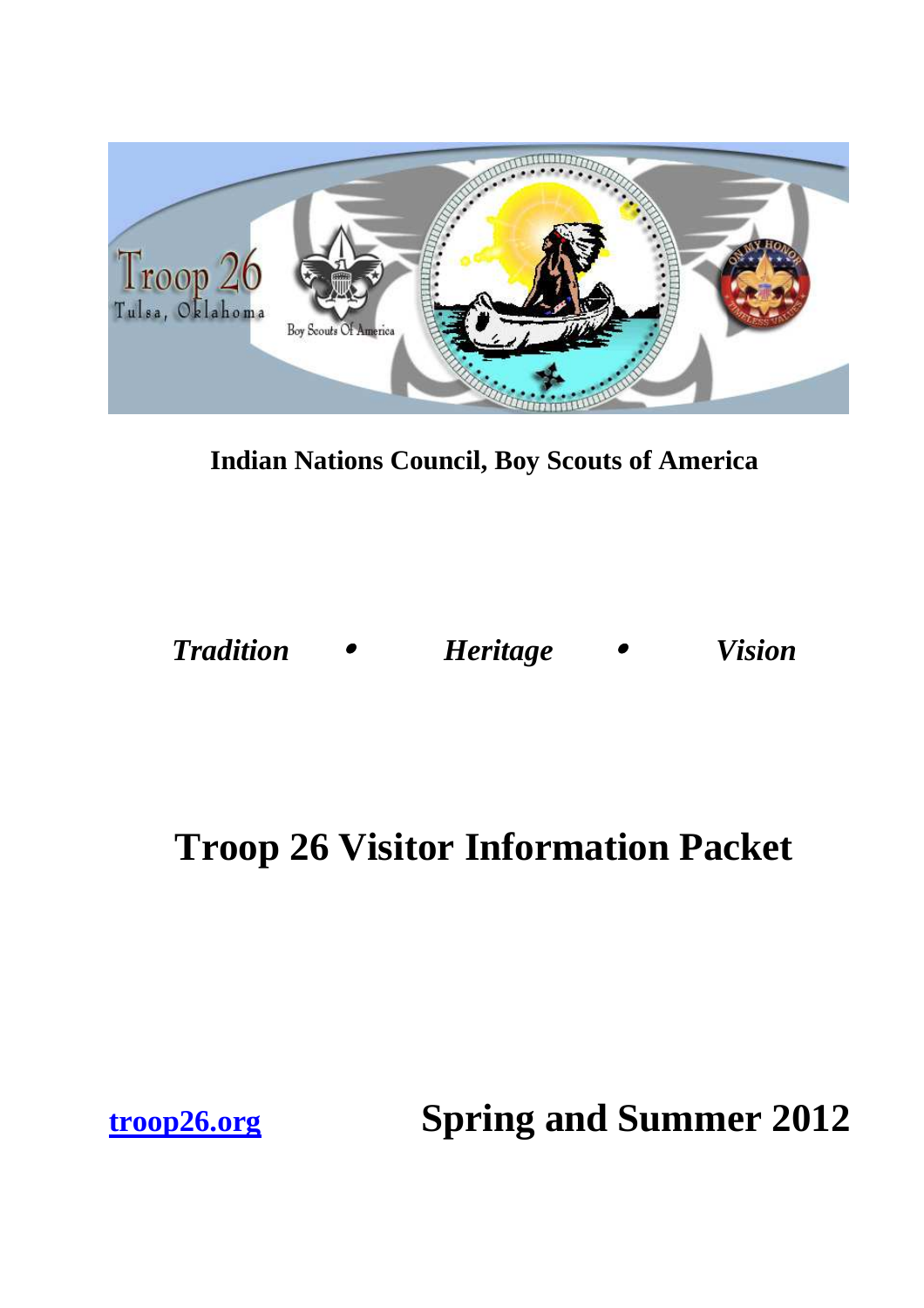### *Welcome to Troop 26 . . .*

Welcome to the Boy Scouts of America! A great reward awaits you and your son. Scouting is a grand adventure full of exciting and interesting experiences. Interwoven with these experiences are life lessons taught to build character, foster citizenship, and develop fitness. Your son will experience many things. He will have the opportunity to learn and appreciate things that most others will never have the opportunity to learn and appreciate. All the while, he will be having fun. Your reward? The joys of seeing your son develop selfreliance, self-confidence, initiative, resourcefulness, moral character, and courage. Watching as he matures into a principled leader with quality values and good judgement. And finally, remembering him as a new Boy Scout while watching the Eagle Scout Award being pinned to his chest. This is what lies ahead.

The purpose of this package is to invite you, both scouts and parents, into the wonderful world of Scouting with Troop 26. We hope you have a truly rewarding experience as you advance through the ranks of Scouting from Tenderfoot to Eagle. We, the parents and adult leaders of Troop 26, pledge to help each Scout learn the Scouting skills and ideals that will serve him every day for the rest of his life.

Troop 26 has been continuously sponsored as a Boy Scout Troop in Tulsa, Oklahoma since 1954. Since 1969, Troop 26 has been honored to present the Eagle Scout Award (the highest rank in Scouting) to over 600 of its members. Nationally, only about 4% of all Boy Scouts attain the Eagle rank. In Troop 26 that percentage is over 60%.

Troop 26 is a "Scout run" troop. The Senior Patrol Leader, Leadership Corps, Patrol Leaders, and Assistant Patrol Leaders, are all scouts within the Troop. These young men run the Troop using the principles of the Scout Law, the Scout Oath, the Scout Slogan, and the Scout Motto. The Scoutmaster provides direct guidance to the scouts and is the link between scouts and parents. The Troop has a Troop Committee to provide administrative guidance and financial support to the Troop. All parents are welcome to attend Troop Committee meetings, and are encouraged to become a member of the Committee.

Please contact us with any questions. Again, we invite you to join the Troop 26 family. We look forward to meeting and working with you and your son on his path to Eagle.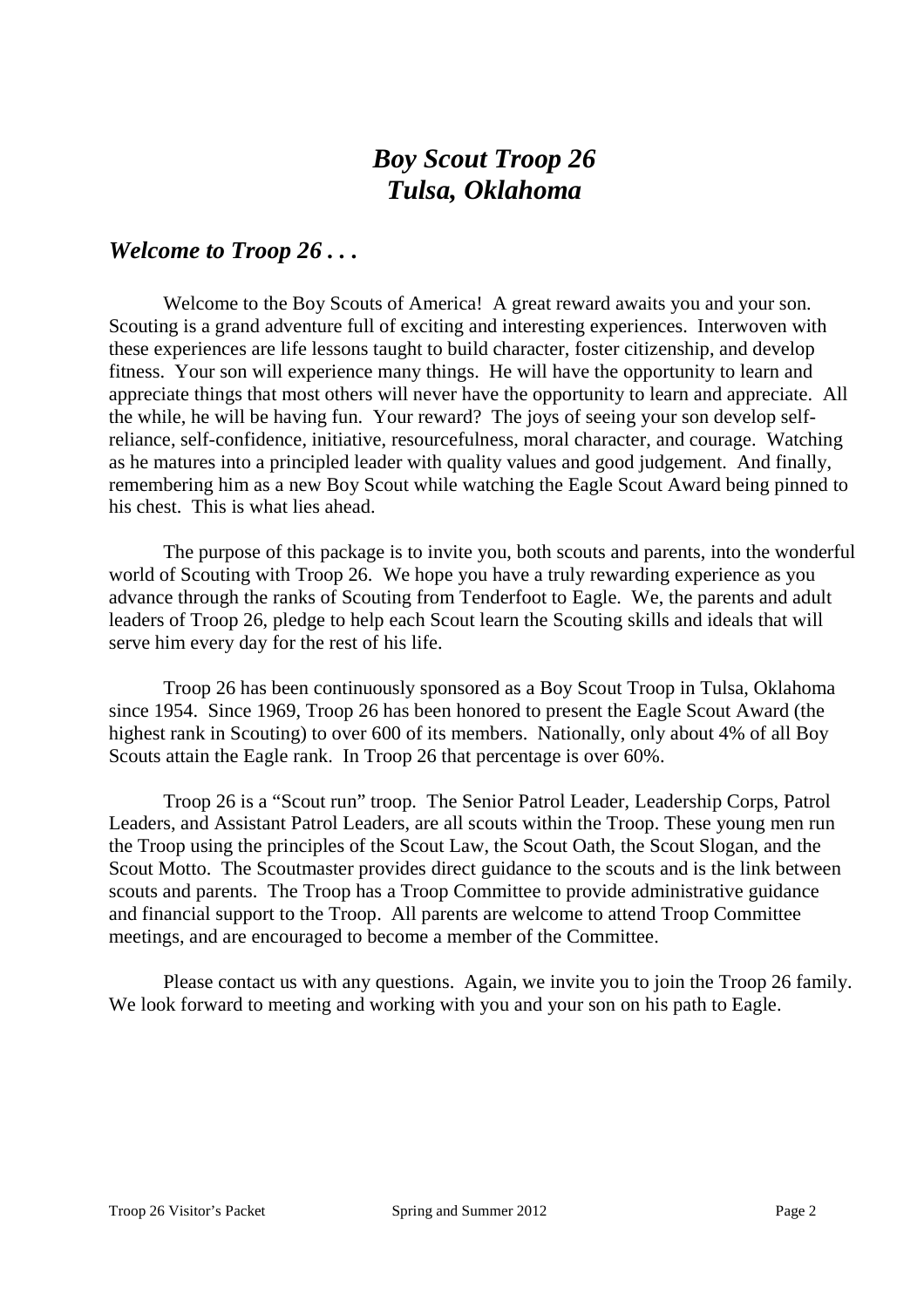### *NEW SCOUT INFORMATION*

Every visiting Scout is encouraged to complete this portion of the "Visitor Packet" before he leaves his first meeting. We know there will be questions that come up during the next week or so and this is a great way to get some quick answers.

The Troop 26

SENIOR PATROL LEADER is

His Phone Number is

His email address is

SCOUTMASTER is Bill Shaffer.

Work: 918 493-3213 Home: 918 492-1864 Home: eaglefactory@sbcglobal.com Work e-mail: bill.shaffer@uhsinc.com

TROOP COMMITTEE CHAIRMAN is Ted Dubie.

Home: 918-481-1901 e-mail: tdubie@dubieproperties@cox.net

TROOP TREASURER is Randy McGuire.

Cell: 918-607-5255 e-mail: randymcguire@dentsply.com

ADVANCEMENT CHAIRMAN is Rick Hayes.

Home: 918-279-6126 e-mail: rhayes@bokf.com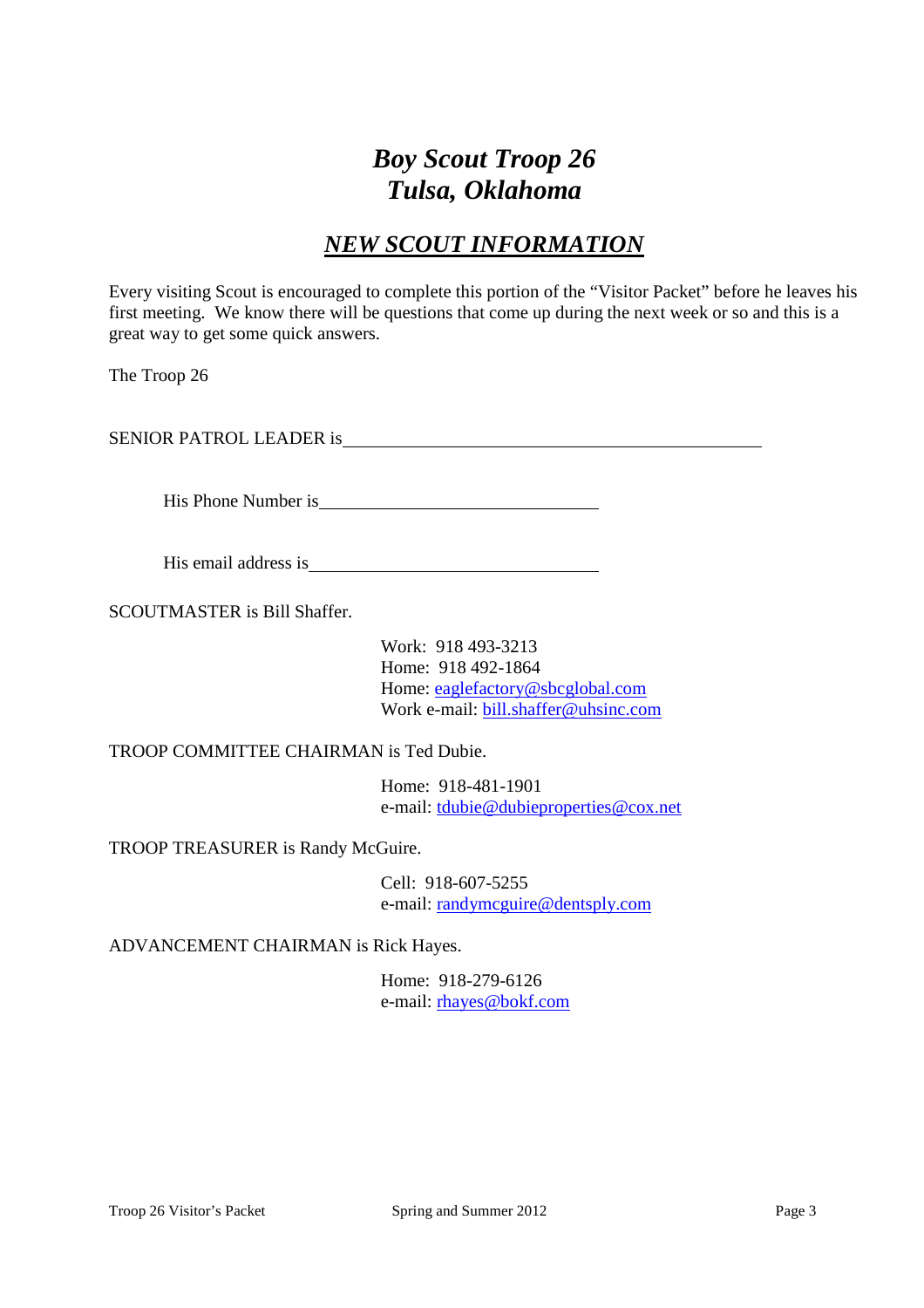### *TROOP 26 AT A GLANCE*

**Scoutmaster:** Bill Shaffer

**Troop Committee Chairman:** Ted Dubie

**Sponsoring Institution:** The Lutheran Church of the Good Shepherd

**Meetings:** Monday nights, 7:30 PM to 9:00 PM Lutheran Church of the Good Shepherd 8730 East Skelly Drive, Tulsa, OK 74129

**Campouts:** Monthly; dates vary from month to month, check the mater calendar on the troop website troop26.org .

**Troop Committee Meeting:** Kirk of the Hills Presbyterian Church, normally on the 4th Thursday of each month, 7:00 PM, all adults invited and encouraged to attend.

**In Council Summer Camp:** Tom Hale Scout Reservation, Talihina, OK, normally during the second week in June

**Dues:** Scouts - \$84.00, payable in two \$42.00 installments, one in May and one in November Adults - \$10, payable in November

### **Adult Leader Equipment Fund:** \$20.00 annually, payable in November

**Website:** troop26.org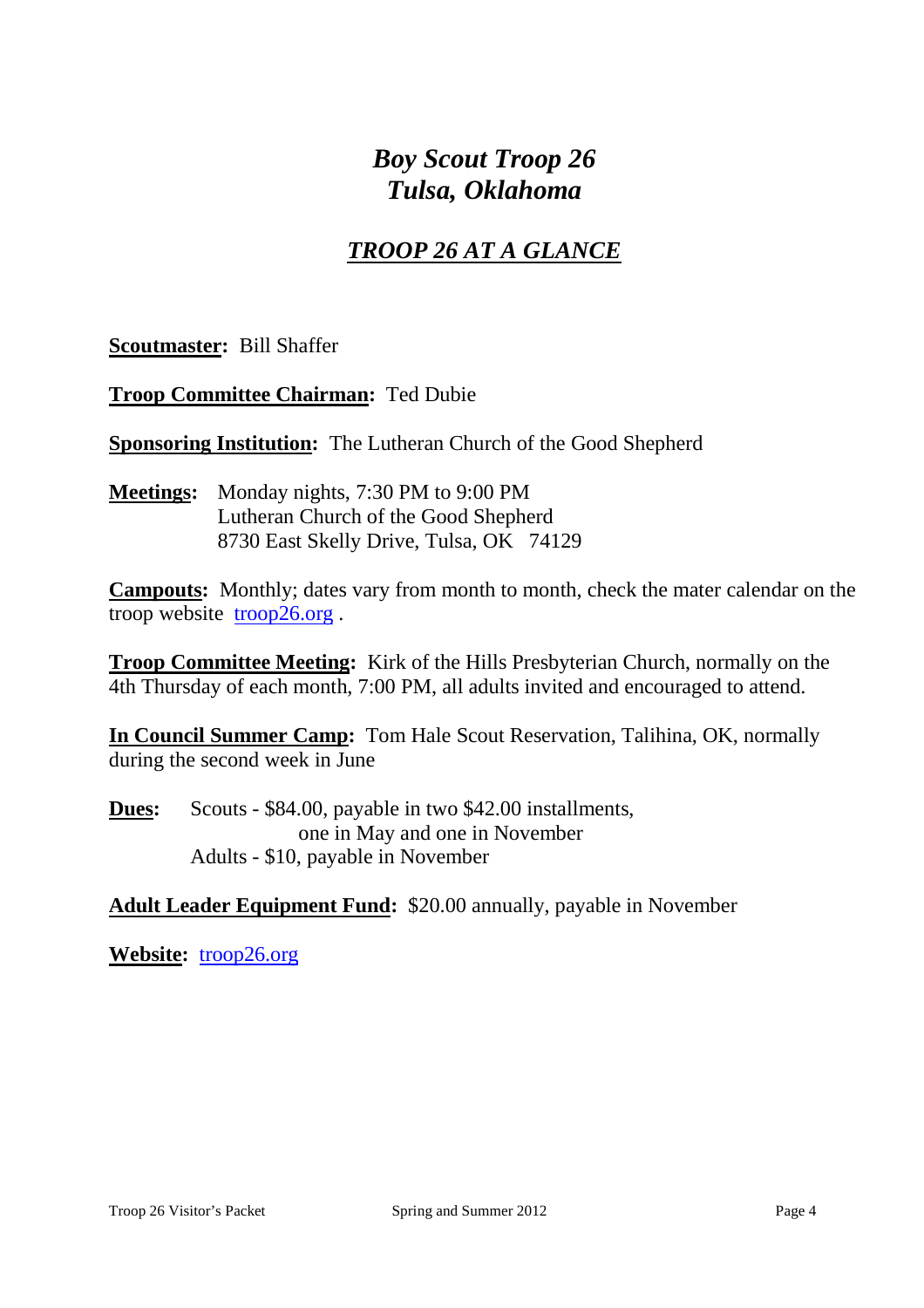### *Letter from the Senior Patrol Leader . . .*

Dear New Scouts of Troop 26,

Welcome! I am glad you are considering joining the Troop 26 family. I am the current Senior Patrol Leader and I'm glad you decided to come here. I know you had the choice to go to many other troops in Tulsa.

Joining a new troop as large as Troop 26 can seem a bit overwhelming and your parents may be a bit apprehensive believing you will "fall between the cracks." I can tell you that is not the case with Troop 26. As soon as you join the Troop 26, you make over 200 new friends, scouts and adults. A large troop provides more opportunities; we go camping every month, we go to summer camp every year, and National Jamborees every four years. After your make Eagle, a whole new set of opportunities are opened; like Northern Tier Canoe trips in Canada, Philmont Scout Ranch in New Mexico, and Florida's Sea Base.

The troop currently has ten patrols, each with eight to fourteen members. Scouts may join any patrol they wish, but the Viking patrol is a good place for new members to start. The Vikings are focused on the Tenderfoot requirements. Viking members are all new scouts, and they learn basic camping skills and how the troop works from two of the troop's senior scouts who serve as their patrol leaders. When they earn their Tenderfoot rank, they move to a different patrol.

When joining, you are expected to sign the Troop Constitution and adhere to the rules that have been agreed upon by scouts in the troop for many years. You will also be given a plain red neckerchief. This neckerchief is part of the uniform and will be worn at all Class A functions. It will be traded for one with the Troop 26 logo embroidered on it and the white striping around the edge, when you earn Tenderfoot.

You will be taught by a group of Eagle Scouts known as the LC or Leadership Corps. These are not adults; they are scouts themselves who have achieved the rank of Eagle and are now giving back some of what they received from the troop. The LC Chairman leads them, and makes sure the younger scouts have every opportunity to advance in rank.

The SPL, or Senior Patrol Leader (that's me) runs the troop and leads the meetings. The First Assistant Senior Patrol Leader is my second in command, and six or seven other ASPLs serve under him. The Head Quartermaster takes care of the equipment. These four scouts (SPL, 1<sup>st</sup> ASPL, LC Chairman, and Head Quartermaster) make up "The Stickmen." All four have carved hiking sticks that give the group its name. The Stickmen advise the Scoutmaster on all issues concerning the troop operation. We truly are a boy run troop.

You will meet a lot of new people and go many places. This troop is very fortunate to have a large number of Eagle Scouts and active Assistant Scoutmasters to help and guide you on your journey to Eagle.

Again, I am excited you are here. I look forward to meeting and getting to know you, and I applaud you on making the right decision to visit Troop 26.

> Garrett Parks Senior Patrol Leader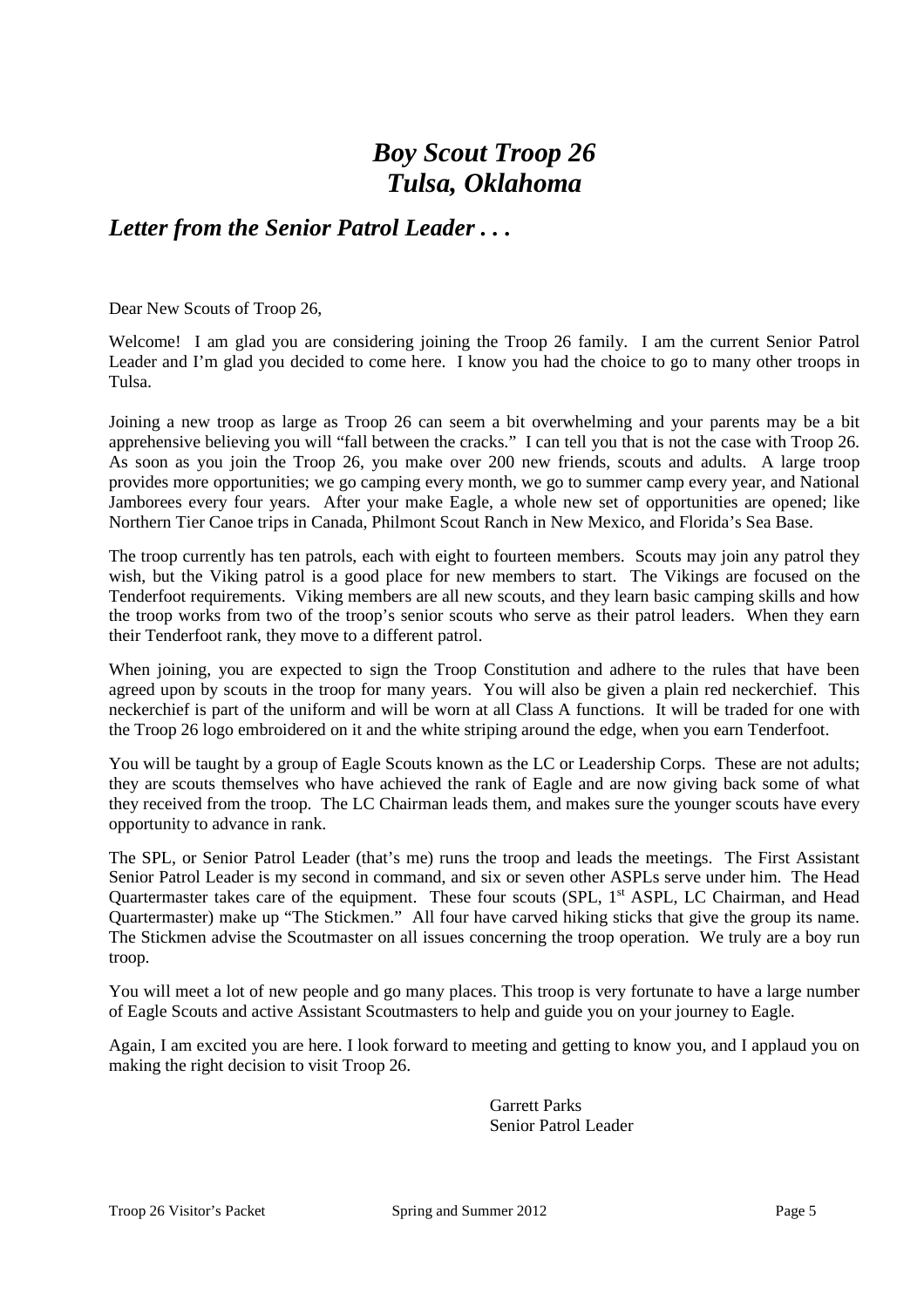### *Letter From the Scoutmaster . . .*

Dear New Scout,

 I am excited that you have chosen to visit Troop 26. There are many excellent troops in and around Tulsa, so we feel especially honored and privileged to be selected by you and your parents.

 As the Scoutmaster of Troop 26, I want to introduce you to our troop family. This booklet contains answers to many questions that you or your parents might have. If you don't find answers to your questions, please feel free to call me or our Committee Chairman Ted Dubie, and we will be glad to help. Our numbers are in this package.

 We offer much in Troop 26 for those who are focused and dedicated to achieving all they can while in scouting. We set the table, but no one will make you sit down and eat. We encourage you to take advantage of all the opportunities that come up; campouts, merit badge classes, Jamborees, Philmont, Sommers Canoe Base, and, most importantly, the Eagle Scout Award. It's waiting for you at the top of the trail. All of us here in Troop 26 are available to help you get there.

Once again, we will be very proud to have you as a member of Troop 26.

Bill Shaffer **Scoutmaster**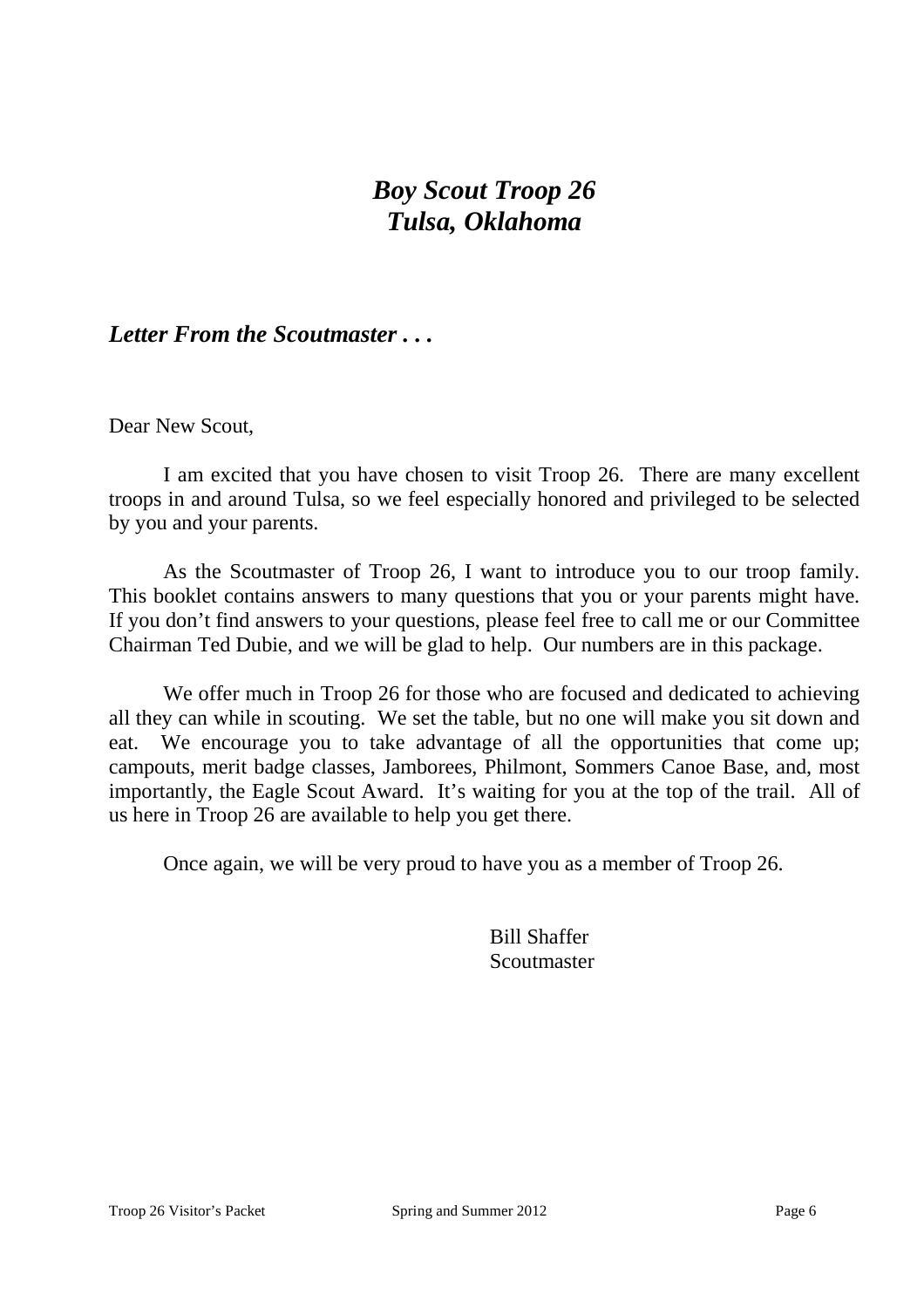### **Adult Staff**

**Scoutmaster:** Bill Shaffer **Troop Committee Chairman:** Ted Dubie  **Vice Committee Chairman**: Ray Yarroll  **Committee Chairman Emeritus**: Bert Shelby **Chartering Organization (Good Shepherd Lutheran) Representative:** Bud Kunze **Troop Treasurer:** Randy McGuire  **Assistant Troop Treasurer**: Greg Rusco **Advancement Chairman:** Rick Hayes  **Advancement Vice Chairman:** Dick Shelton **Arrow of Light Adult Team:** Bill Shaffer, Donalyn & Dennis Zvacek, Rick Hayes, Randy McGuire **Special Christmas Party Coordinators:** Tony and Terri Duncan, and Dick Shelton **Court of Honor Coordinators:** Bill Shaffer, Rick Hayes, Dennis Zvacek **Eagle Project Review:** JJ Jorishie, Ray Yarroll **Eagle Board of Review Coordinator:** Ray Yarroll **Assistant Scoutmaster - Equipment & Adult Quartermaster:** Dennis Zvacek  **Adult Quartermaster:** JJ Jorishie, Frank Parks, Tom Steele, Ken Martin **Fund Raising Coordinator**: Ted Dubie **Honor Court Advisors:** Rick Hayes, Dennis Zvacek **Leadership Corps Coordinators:** Jeff Weaver, Don Hull Jr. **Medical Criteria Coordinators:** Dr. Frank Parks, Dennis Keilbarth **Merit Badge Coordinator:** Rick Bieser **Museum Curator:** Bill Shaffer **OA Advisor:** John Points **Pine Tree Coordinator:** Bill Shaffer **Venture Crew 26 Advisors:** Ray Yarroll, John Points, Don Hull Jr. **Troop 26 Leadership Challenge Course Coordinator:** Kyle Iverson **Special Camporee Coordinator:** Dick Shelton **Uniform Exchange Coordinator:** Kathy Parks, Kristin Gurley **Webmaster:** Dennis Zvacek **Blue & Gold Sausage Sales:** Brenda Weigt **Amish Jam Sales:** Donalyn Zvacek **Christmas Wreath Sales**: Open **Garage Sale Coordinator**: Steve Smith **BSA Popcorn Sales Coordinators**: Jeff Parks, Tim Fisher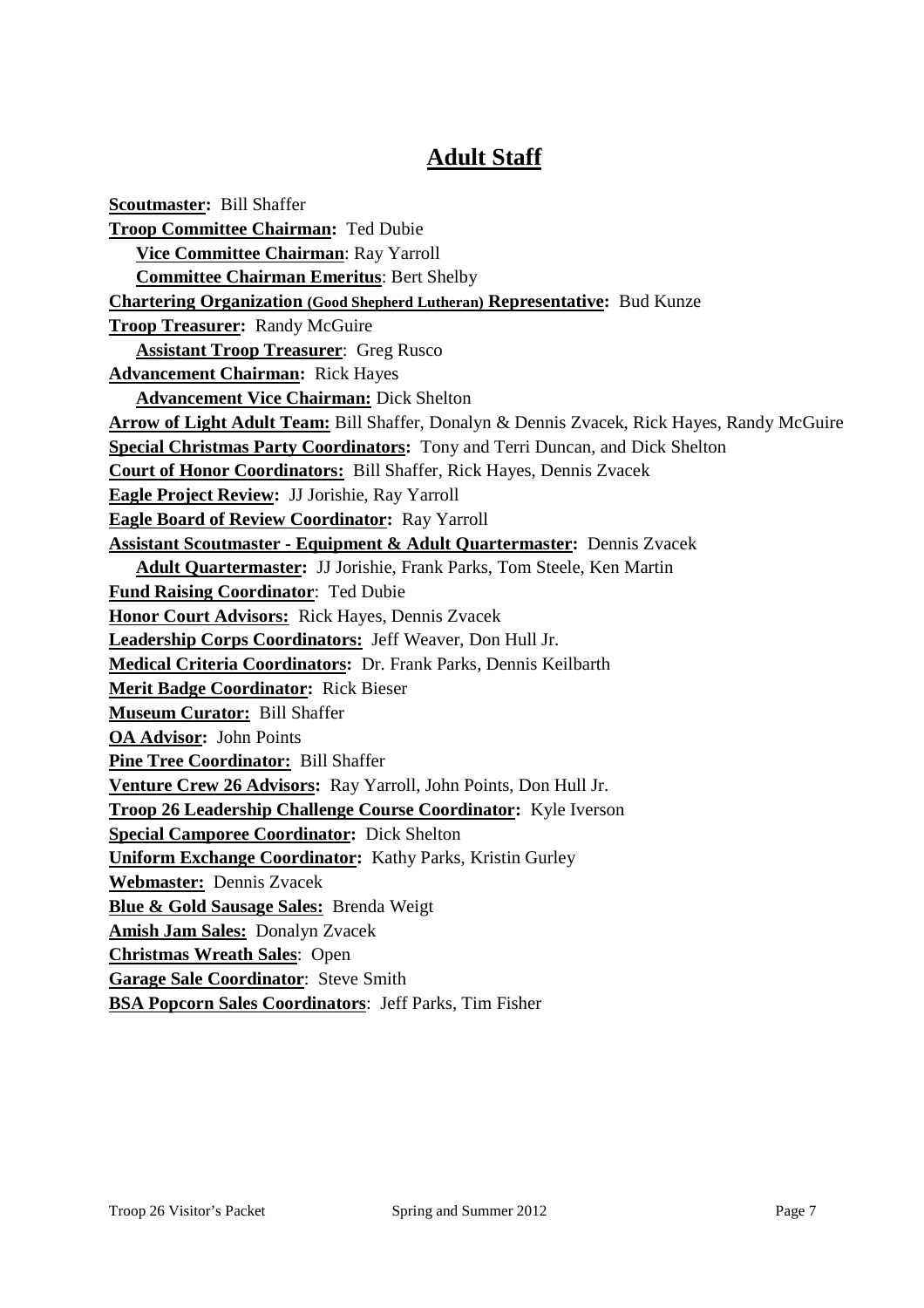## *Troop 26 Constitution*

WHEREAS the Lutheran Church of the Good Shepherd has sponsored Boy Scout Troop 26 since 1954; and

WHEREAS Boy Scout Troop 26 has a long history of excellence in scouting; and

WHEREAS over 640 members of Boy Scout Troop 26 have achieved the rank of Eagle Scout, the highest rank in Scouting; and

WHEREAS Boy Scout Troop 26 goes camping as a troop at least once each month, year round, attends summer camp as a troop every year, attends every National Jamboree as a troop, and has a high adventure program for Eagle Scouts; and

WHEREAS Boy Scout Troop 26 is a large troop which provides many leadership opportunities and consistent leadership training for all its members;

I hereby join Boy Scout Troop 26 believing that it is the best Boy Scout Troop for me, that I will have many adventures while a member, that Boy Scout Troop 26 will give me the opportunity to achieve the highest goals in scouting, and that I will contribute my skill and enthusiasm to make Troop 26 better for all its members, both past, present, and future.

As a member of Boy Scout Troop 26, I agree to:

Work toward the rank of Eagle Scout;

Participate in Troop 26 activities;

Learn everything I can in Boy Scouts;

Support Troop 26 fund raisers; and

Obey the Troop 26 Rules of Conduct.

*(This is a copy for the visitor's packet; scouts will sign an original when he reaches Tenderfoot Rank)*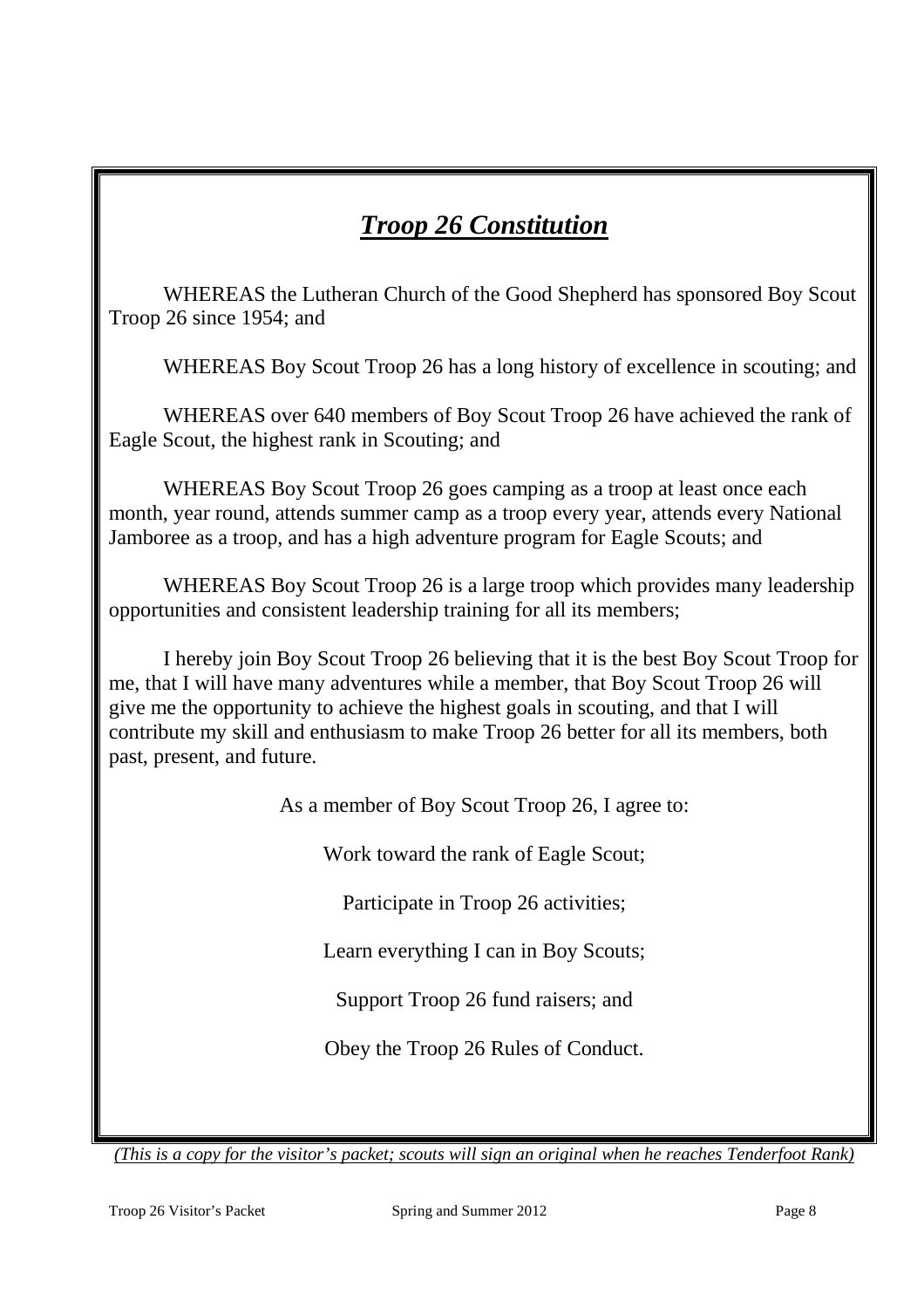# *Troop 26 Rules of Conduct*

Alcohol, drugs, and tobacco are forbidden. Possession will result in automatic suspension from the Troop. Giving or selling alcohol, drugs, or tobacco to another scout will result in automatic dismissal from the Troop.

Guns and other firearms are forbidden. Possession of a gun or other firearm by a scout at a scout activity will result in immediate dismissal from the Troop.

Foul and offensive language will not be tolerated. At a minimum this means profanity, racial and religious slurs, and other forms of hateful talk.

Clothing bearing offensive content is forbidden. At a minimum this includes any clothing which makes reference to drugs, alcohol, tobacco, or sexual content.

Vandalism of any sort is forbidden. Defacing, destroying, or damaging Church property, Troop property, camp property, or another individual's property will not be tolerated.

Stealing will not be tolerated. Do not take, use, or borrow anyone's personal property without their permission. You are not allowed in another scout's tent without his permission. Raiding tents is forbidden for any reason. You may be in another patrol's campsite only with their permission. If asked to leave, do so.

Aerosol cans, cigarette lighters, fireworks, radios, tape players, and walkmans are forbidden on campouts. They will be confiscated for the duration of the campout and returned to your parents.

Fixed blade knives, hatchets, axes, machetes, and other unapproved cutting or puncturing devices are forbidden. Knives with folding blades no longer than 4" in length may be taken and used on campouts by Tote-n-Chip members in good standing. Any non-conforming or unapproved knife, tool, or cutting device will be confiscated by an adult and returned to your parents.

Confiscation of property. Any personal or Troop property can be taken away from you by an adult leader, a Leadership Corps member, or the Senior or Assistant Senior Patrol Leader, if it is determined that the item is being abused, misused, or is endangering the safety of person or property.

Chemicals and petroleum products are forbidden, even as fire starters. Fires must be enclosed in a ring of rocks or dirt. Only firewood and paper products may be placed in the fire. Nothing may be removed from a fire once it has been placed in the fire. This applies whether all or only a part of the item has been placed in the fire, and is especially applicable to burning sticks. There must be two buckets filled with water near every fire.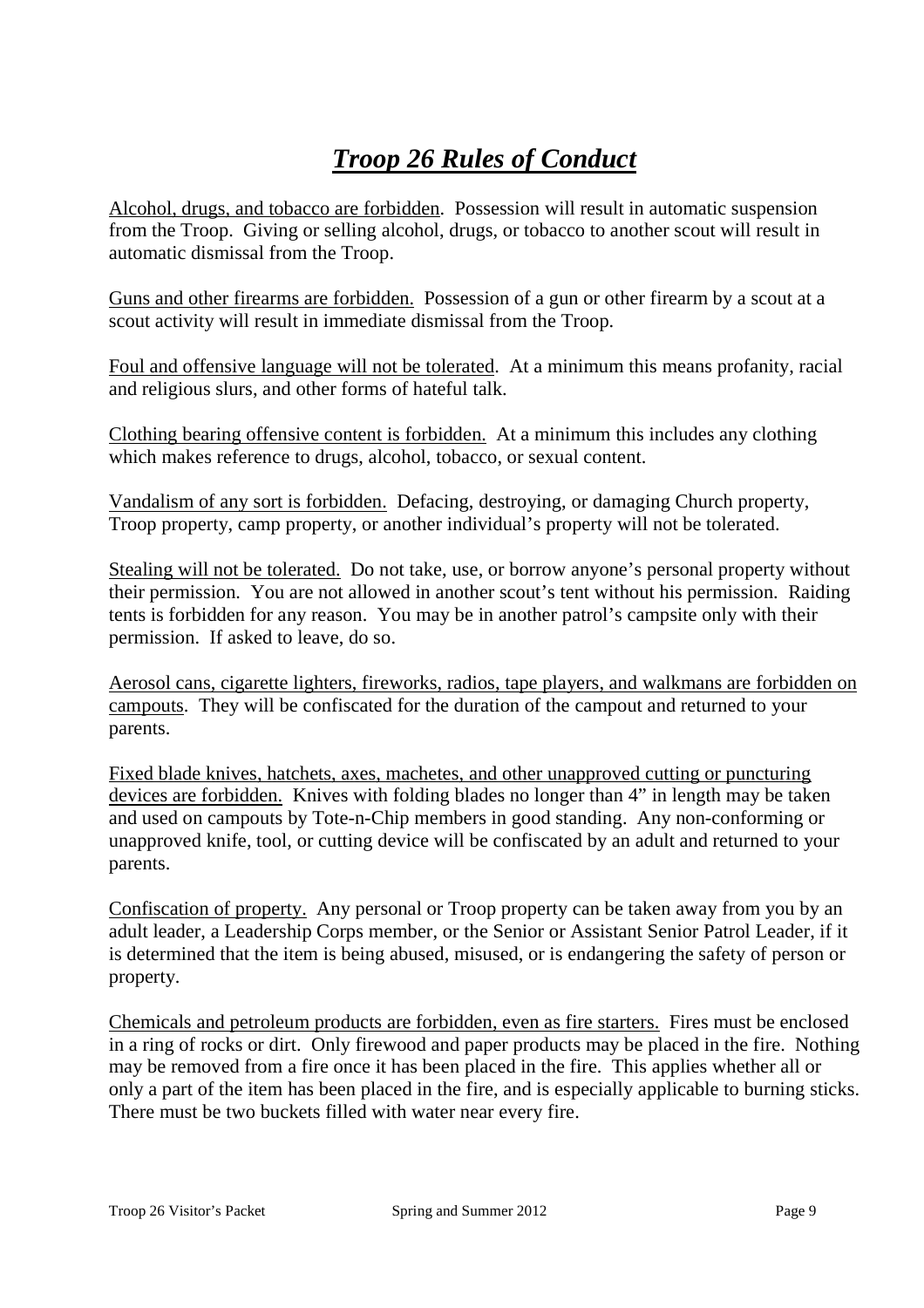Use the Buddy System. A scout may not go anywhere by himself or with just one other person; there must be a minimum of three scouts in a group. You may not leave the boundaries of the camp in which the Troop is camping unless you are in a group led by an adult leader.

Lights out is mandatory. The time for lights out on a campout will be announced by the Senior Patrol Leader. You must be in your tent by that time. Talking after lights out should be done quietly, so as not to be heard outside your tent. In the morning, do not wake other scouts or start a fire by yourself, unless instructed to do so by an adult leader, the Leadership Corp, or the Senior or Assistant Senior Patrol Leader.

Running, ball throwing, wrestling, and horse play in the camping area is prohibited. Do this away from the tents, fire pits, and gear.

Transporting Scouts. Any driver with scouts in a vehicle must be at least 21 years of age. Scouts of driving age may drive to campouts only when circumstances prevent normal car pooling. If a scout must drive himself to a campout, he must park his vehicle for the duration of the campout and leave by himself at the end of the campout. He may not use the vehicle during the campout and may not lend the car to anyone else.

THIS LIST IS NOT INCLUSIVE. WHEN IN DOUBT, CHECK YOUR ACTIONS AGAINST THE SCOUT LAW.

#### **WE HAVE READ, DISCUSSED, AND AGREE WITH THE TROOP 26 CONSTITUTION AND AGREE TO BE BOUND BY THE TROOP 26 RULES OF CONDUCT.**

Signature of Scout

Signature of Parent

Signature of Scoutmaster

*(This is a copy for the visitor's packet; scouts will sign an original when he reaches Tenderfoot Rank)*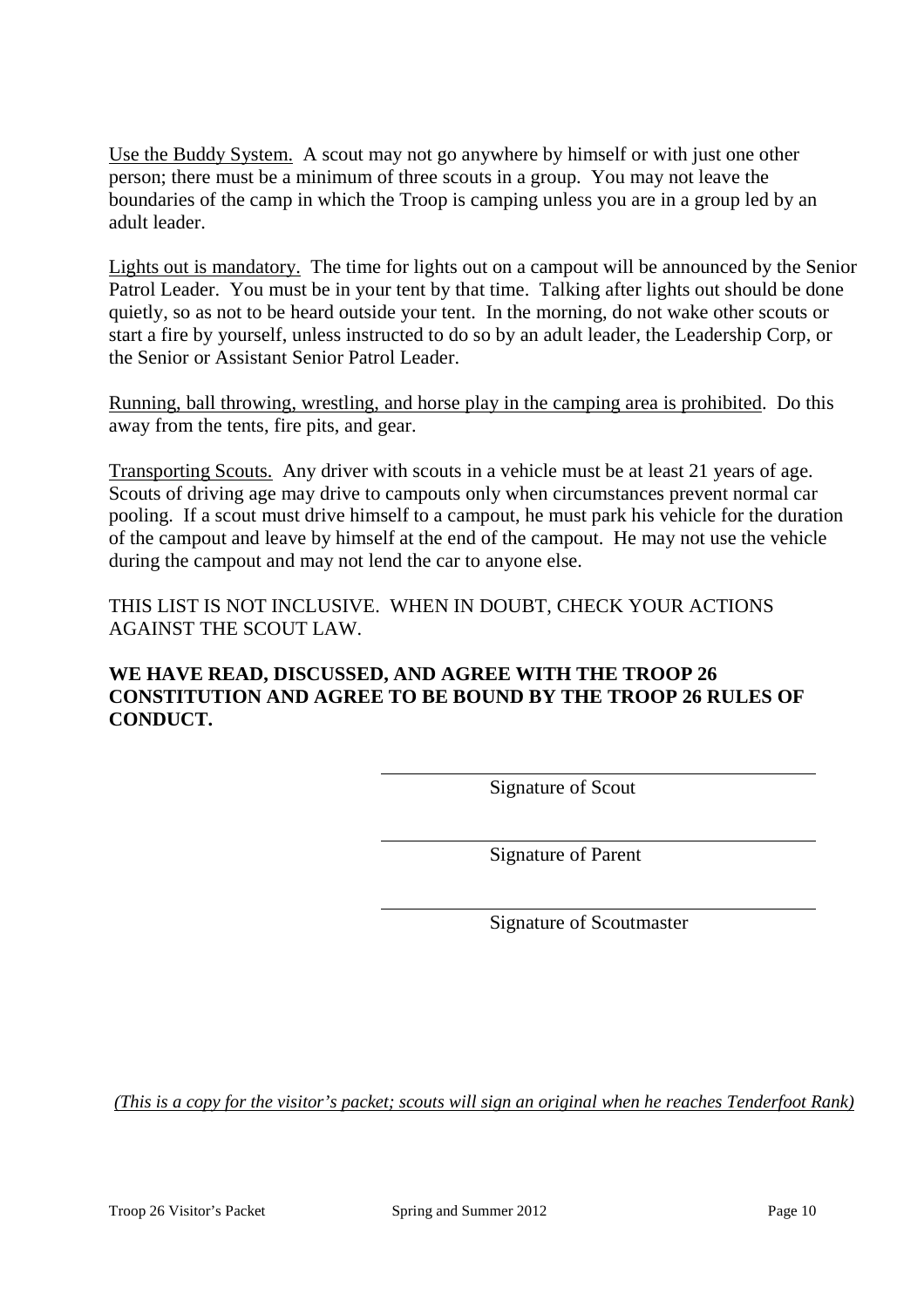### *PARENT VOLUNTEER INFORMATION SHEET*

We always need new leaders, new merit badge counselors and instructors, new committee members, and chairpersons for various committees within the Troop. We certainly need all the help we can get, but we don't always ask. To make up for this shortcoming we ask that you complete the following questionnaire and return it to Ted Dubie, our Troop Committee Chairman, Wayne White, our Merit Badge Coordinator, or Randy McGuire, our Troop Treasurer.

Would you like to hear more about becoming a uniformed leader of the Troop? See Dennis Zvacek

Could you teach a merit badge class? \_\_\_\_\_\_\_ See Rick Bieser

Could you provide transportation on one or more monthly campouts? \_\_\_\_\_\_\_

Would you be able to camp some during the summer when many of our adult leaders are away on high adventure outings with older scouts? \_\_\_\_\_\_\_\_

Do you have any special interests or hobbies that you would be willing to include in our merit badge program? If so, please list them.

Would you be able to sit on one or more Eagle Boards of Review (four or five nights per year and you don't have to sit on all of them)?

| Address: |                      |
|----------|----------------------|
|          | Telephone: Home      |
|          | Work                 |
|          | e-mail address: Home |
|          | Work                 |

 $\overline{a}$ 

 $\overline{a}$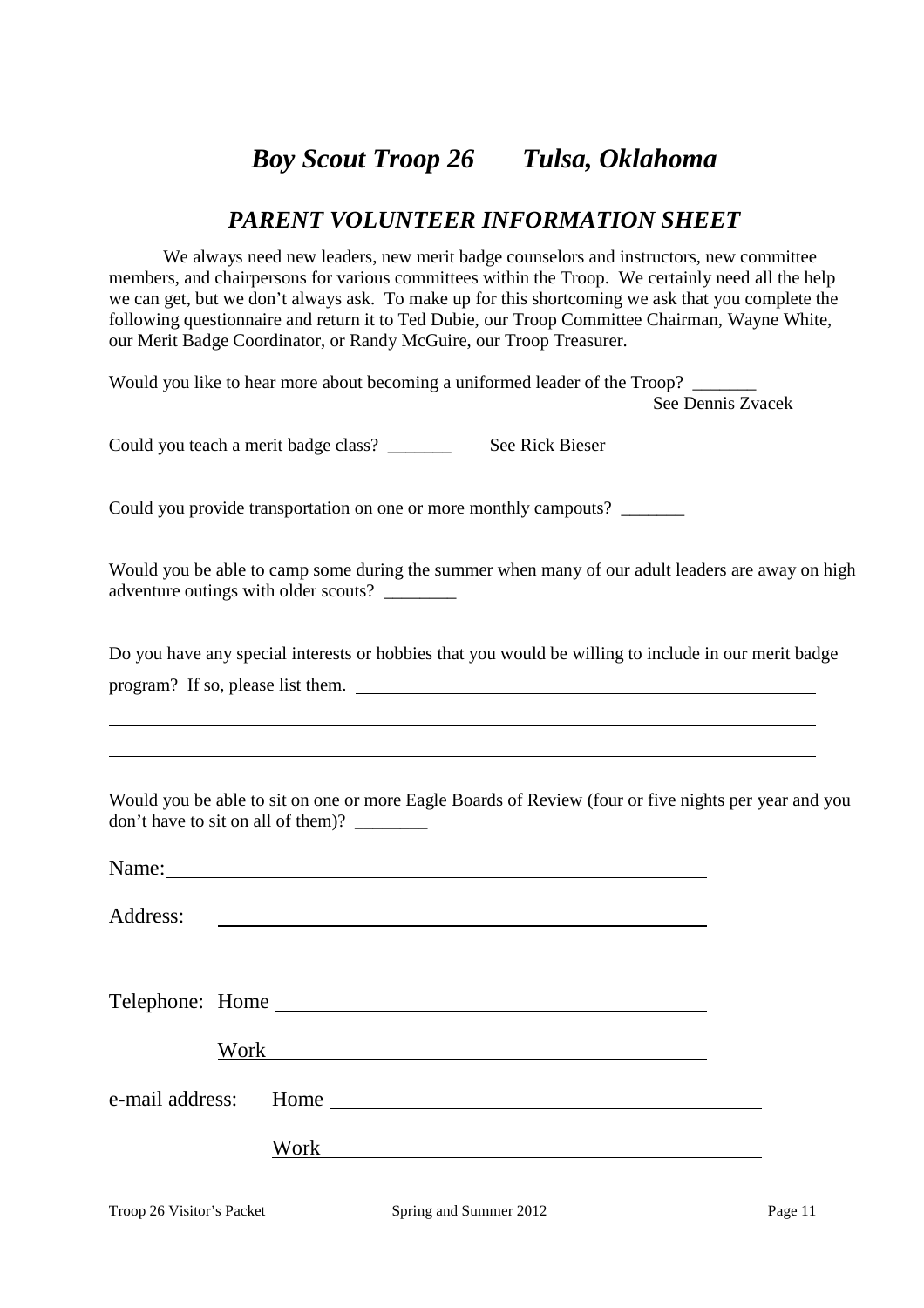### **POLICIES, PROCEDURES, AND INFORMATION**

Troop 26 has been sponsored by the Lutheran Church of the Good Shepherd since 1954. This partnership has benefited both the sponsoring institution and Troop 26 for years. The Troop, through the church, has provided a rock solid commitment to the community through a succession of Scoutmasters culminating in the Troop leadership of today. Scouting is a game with a purpose. Character development, citizenship training, and mental and physical fitness, are the aims of the Scouting program. In the following pages you will find information about how Troop 26 endeavors to achieve this goal.

#### **TROOP MEETINGS**

Troop 26 meets each Monday night from 7:30 p.m. to 9:00 p.m. at the Lutheran Church of the Good Shepherd, 8730 E. Skelly Drive, Tulsa, OK 74129. The phone number at the church is (918) 622-2905. *(There is not a phone in our meeting area so we will not hear it ring if you call during a meeting)* The meetings are run by the Senior Patrol Leader and begin promptly at 7:30 p.m. with the opening flag ceremony and announcements. The basic schedule is as follows, though it is subject to some variation based upon the needs of the particular meeting:

- 7:30 p.m. Opening Flag Ceremony, Scout Oath, Scout Law
- 7:40 p.m. Announcements & Patrol Corners
- 8:00 p.m. Advancement and Merit Badge Classes
- 8:30 p.m. Advancement Recognition and Announcements
- 8:50 p.m. Scoutmaster's Minute
- $\triangleq$  9:00 p.m. Closing

**The Opening and Closing -** Regular Troop meetings always open and close with a flag ceremony. Respect for our country and its flag are cornerstones for the citizenship we teach in Troop 26. Appropriate participation in these ceremonies and respect for the American Flag are basic to our program.

**Patrol Corners -** During the Monday meeting one or two weeks before a campout and usually at one other meeting during the month, the Troop breaks into smaller groups, called *patrols*, for patrol corners. During the pre-campout meeting patrol members plan meals for the campout, collect money for food, and discuss other issues pertinent to the campout.

**Advancement and Merit Badge Classes –** Typically, scouts will spend approximately thirty minutes at each meeting working on rank advancement and merit badges. Accordingly, attendance at Troop meetings is important to a scout's advancement and development. You may wish to discuss with your Scout after each meeting the advancement and merit badges he is working on. Often your encouragement to prepare for advancement and merit badge work during the week will help your Scout accomplish more during the advancement and merit badge portion of the meeting.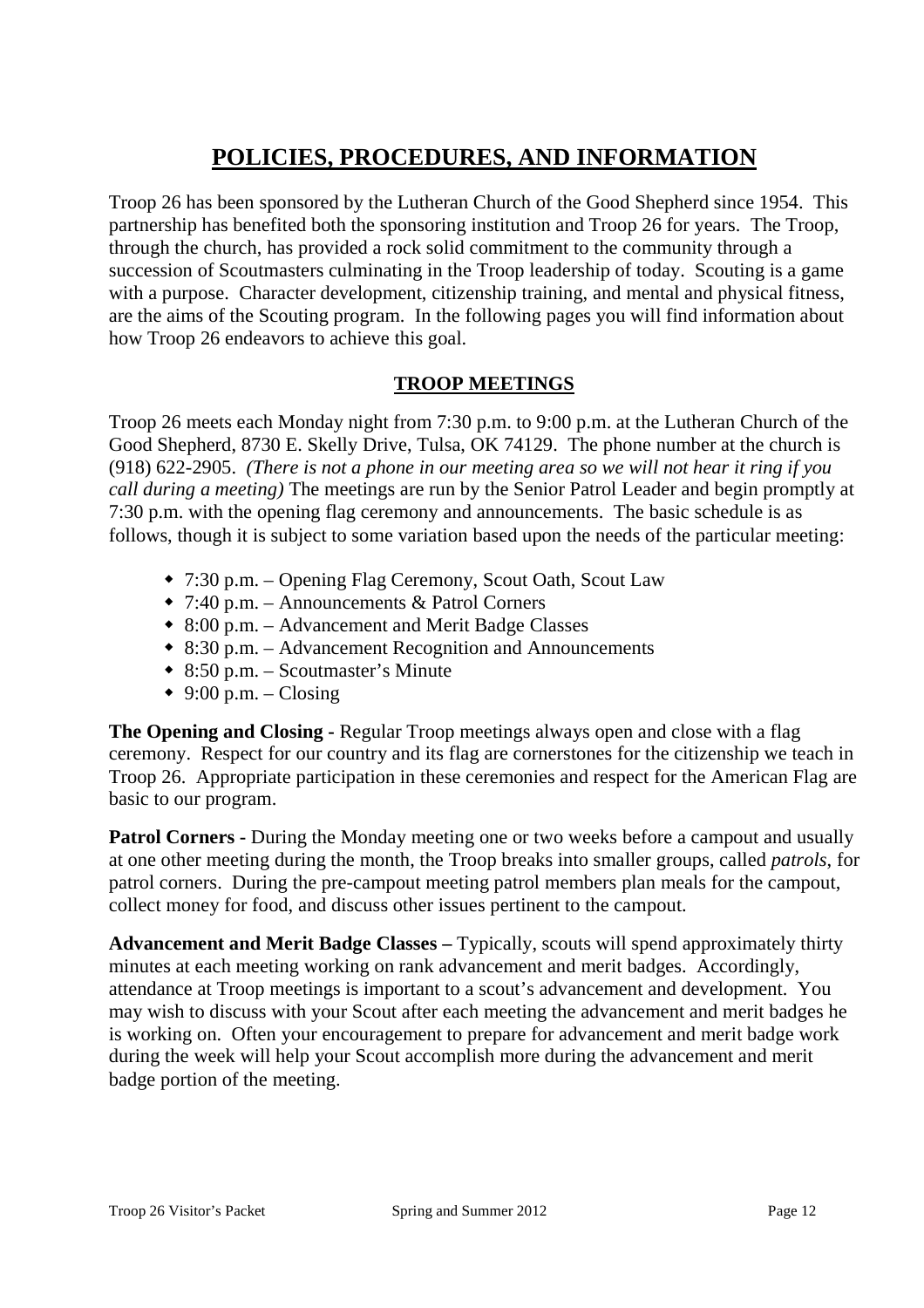**The Scoutmaster's Minute -** The Scoutmaster's Minute is a short (some of them are not so short) talk at the close of the meeting that is intended to give the boys something positive to think about on their way home. The Scoutmaster spends a lot of time developing the content of the Scoutmaster's Minute. He has touched on many issues, some of them pretty heavy. We have had scouts in our Troop that have passed away and some that have committed suicide. These issues, while not pleasant to talk about, have been discussed in the Scoutmaster's Minute in a positive way. Drugs, peer pressure, goal setting, the value of grades, and classroom behavior have all been discussed. We believe Scouting should be a teaching vehicle as well as a fun activity. The Scoutmaster uses the Scoutmaster's Minute to teach valuable life lessons. Parents are welcome to come early when picking up their scout and listen to the Scoutmaster's Minute. Many parents have used the subject covered by the Scoutmaster's Minute to open discussions with their sons about important issues. *"What did you think about what Bill talked about tonight?"* is a good way to initiate a conversation that might be difficult to initiate otherwise. The Scoutmaster's Minute is one of the most important parts of our program and we hope that every scout will take his favorite Scoutmaster's Minute with him and repeat it someday to his own children. The topics are timeless.

#### **WHEN THE MEETING IS OVER**

Scouts will never be left unattended after Troop meetings. We try to end the meetings at 9:00 p.m. Sometimes they run a little past this time. Adult leaders will always stay until the last scout has been picked up – no exceptions. In that regard, we require that all scouts remain at the church during meetings. This comes up every now and then with older scouts, some with cars, who come to the meeting and then leave to go somewhere else. That IS NOT permitted. If a parent thinks their son is at our Scout meeting, that's where he better be. Eagle Scouts who drive are especially expected to set a good example by staying at the Troop meeting from start to finish. Scouts who drive are prohibited from providing rides to other scouts, whether to or from meetings, or to or from campouts.

#### **UNIFORMS**

Troop 26 has always been a uniformed troop. Sometimes kids resist uniformity. They will try wearing to the meetings the same stuff they or their friends wear at school. We believe the scout uniform instills pride in their troop, gives them a sense of belonging to something that cares how they look, and makes them conscious of the awards and advancement opportunities displayed on the uniform. Our Troop has a variety of uniforms. Class "A" (meetings); Class "A+" (Courts of Honor); Class "B" (summer camp and some summer activities and meetings); Class "C" (any time when Class "A" or "B" is not required, but it is still a scout activity); Class. "D" (at times when uniforming is not expected).

Please remember that clothing containing inappropriate or offensive content, including, but not limited to, marketing tools for drugs, alcohol, and tobacco, is not permitted.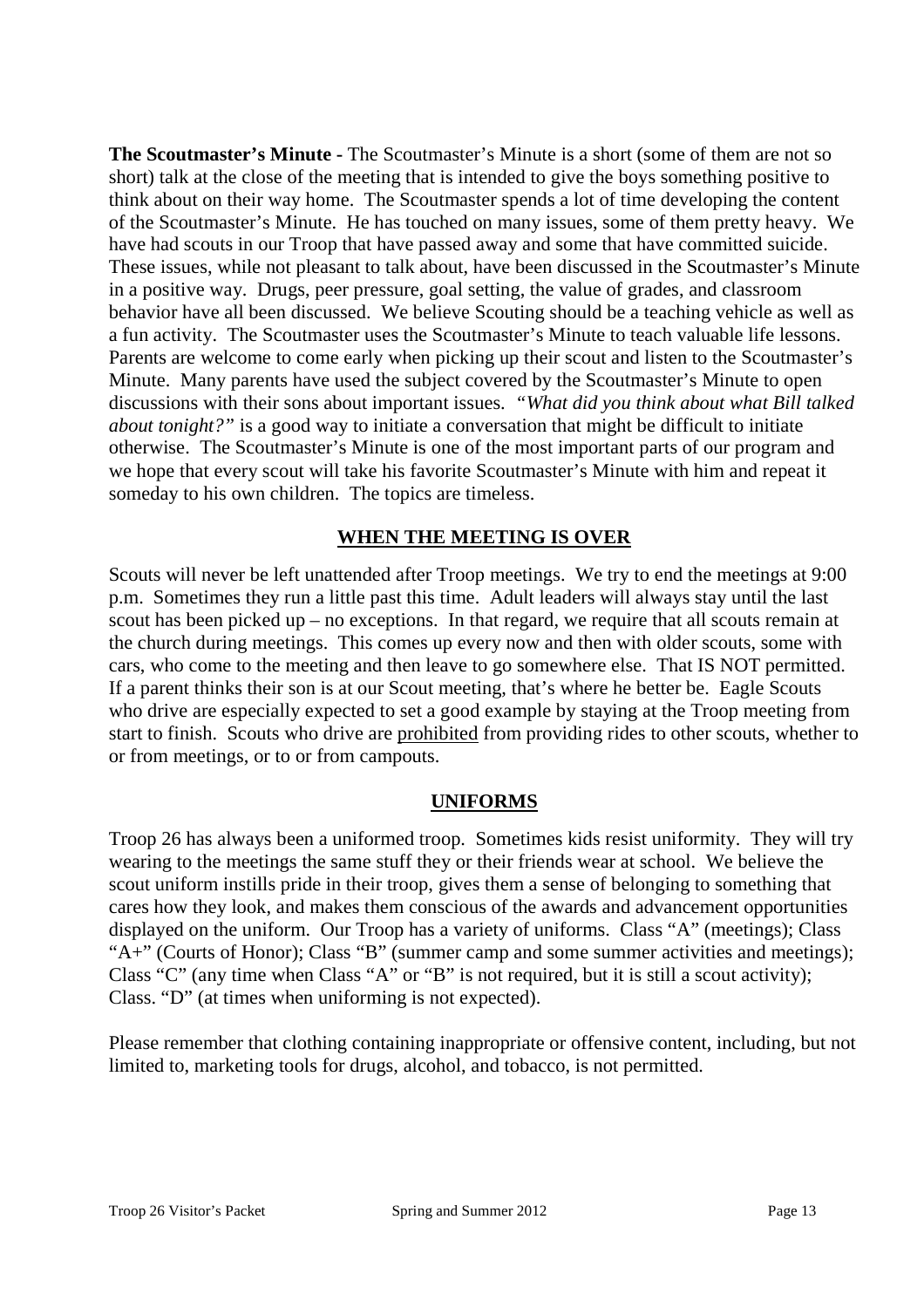#### **DUES**

Dues are \$84.00 per year, payable semi annually. The first installment is due on May 1. The second installment is due on November 1. It is important to pay your dues on time. Membership in the Troop is dependent upon it. The list of dues paying members is also used for Troop registration, insurance and recharter purposes, Boy's Life magazine subscription orders, advancement materials, equipment replacement, and other Troop expenses. The operation of a large troop is dependent on getting dues paid on time. Boys who join after the above due dates are prorated accordingly. Adult registration dues are \$10 per year, payable in November. Adult leader equipment fund dues are \$20.00 annually, and are payable in January.

#### **UNIFORM EXCHANGE**

The used uniform exchange is provided as a service to Troop 26 because of the troop's desire to properly uniform ALL Scouts, and the realization that new uniforms are expensive. The Exchange tries to have available a wide a selection of sizes. This is made possible with the help from the parents of Troop 26 Scouts, by recycling the uniforms that the scouts have outgrown. The one thing the Exchange requests is that the uniforms are clean.

Uniforms can be traded or purchased. Uniform parts, shirts, pants and shorts, are traded 1 for 1, but not necessarily even. In other words, shirts can be traded for shirt, pants, or shorts, etc. The Exchange does not trade T-shirts, socks or belts, but does keep these items in stock for purchase at a very nominal price. Class A uniform parts are \$5.00 each and accessories and Tshirts are priced from \$1.00 - \$5.00 depending on condition. To assist in keeping the supply of uniforms as high as possible, there is a voucher system available for those times when there is not anything to trade with you.

The Uniform Exchange is normally open on the first Monday meeting of each month, check the troop calendar at www.troop26.org to verify.

### **HEALTH INFORMATION & MEDICAL FORMS**

Troop 26 follows the recommended BSA guidelines for medical exams and uses the official BSA Annual Health and Medical form. Because most activities require a physical exam every 12 months, Troop 26 requires completion of the first four pages of the medical form for all scouts and adult leaders. A physician's visit is required for completion. Copies of the blank form are available at www.troop26.org or the national BSA website. After the visit to your doctor, make a copy of the completed form for your records. It is good for year-to-year records and vaccination tracking. Bring the completed original to ASM Dennis Keilbarth or one of the other adult leaders at a troop meeting. Keep the troop up to date on any new diagnoses that may affect scouting activities. Examples would be asthma, diabetes, and allergies. Also please keep the troop up to date on all medications or medication changes. If you have any questions or concerns about health or medical issues, please contact ASM and Dr. Frank Parks, at doktrhog@cpx.net or 918-629-3403.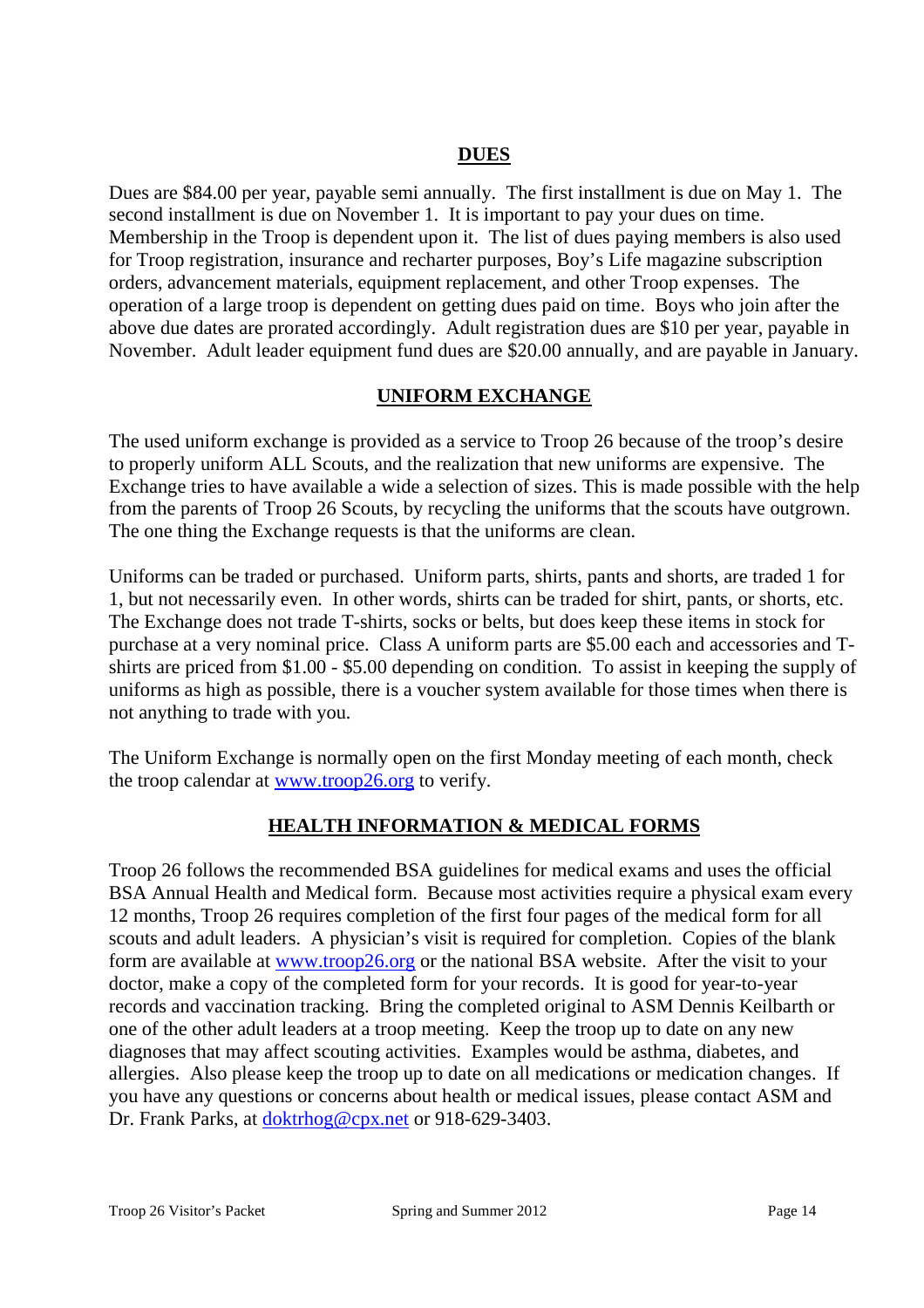The BSA and Troop 26 require that all medications be controlled by and administered by an adult leader. This includes over the counter medications as well as prescription meds. When your son is attending a troop activity while on medication, please bring the medication in an original, labeled container, containing just enough medication for the event. Please place the meds in a zip lock bag with a 3X5 index card noting the scouts name, parent's emergency contact numbers and the names and dosages of all medications. The parent should give this medication packet to a designated adult leader (usually one of the troop physicians) prior to leaving for the event.

The following web site will refer you to the medical exam section of The Guide to Safe Scouting and explains BSA policy in detail: http://www.scouting.org/pubs/gss/gss11.html .

#### **EXPENSES**

Scouting can be expensive. Troop 26, however, tries to make Scouting affordable for everyone. With uniforms, equipment, monthly campout fees, summer camp registration, dues, and special trips like Jamborees, Camporees, etc., expenses can be high. For that reason, Troop 26 engages in several fund raising projects that help the boys earn part or all, of their expenses. Your son is encouraged to participate in these activities, and you are encouraged to help with them if possible. The money your son earns through these projects ultimately helps you by lowering the cost of participating in the program, activities, and events Scouting has to offer. You will be notified of these projects in advance and we strongly urge you to take advantage of them. The money your son earns is placed in an "individual" scout account in your son's name. These funds are then available for your son's use in defraying the cost of any Scouting expense. The boys may apply these funds to the scout activity of their choice. Funds in scout accounts are not redeemable for purposes other than scout activities and are not transferable outside the Troop.

#### **FUNDRAISING**

Troop 26 is aware of the cost of everything that is done, from campouts, trips, Jamborees, Philmont, Northern Tier, Sea Base, Uniforms, etc. To help with the cost of scouting there are several fundraisers that happen each year. The profit from most of the fundraisers goes directly into the scout's Scout Account.

| POPCORN SALES          | BLUE AND GOLD SAUSAGE SALES |
|------------------------|-----------------------------|
| GARAGE SALES           | <b>AMISH JAM SALES</b>      |
| CHRISTMAS WREATH SALES |                             |

There are other fundraisers over the years. If any parent has an idea of a fundraiser for the troop or would like to be in charge of a fundraiser, please see the Committee Chairman.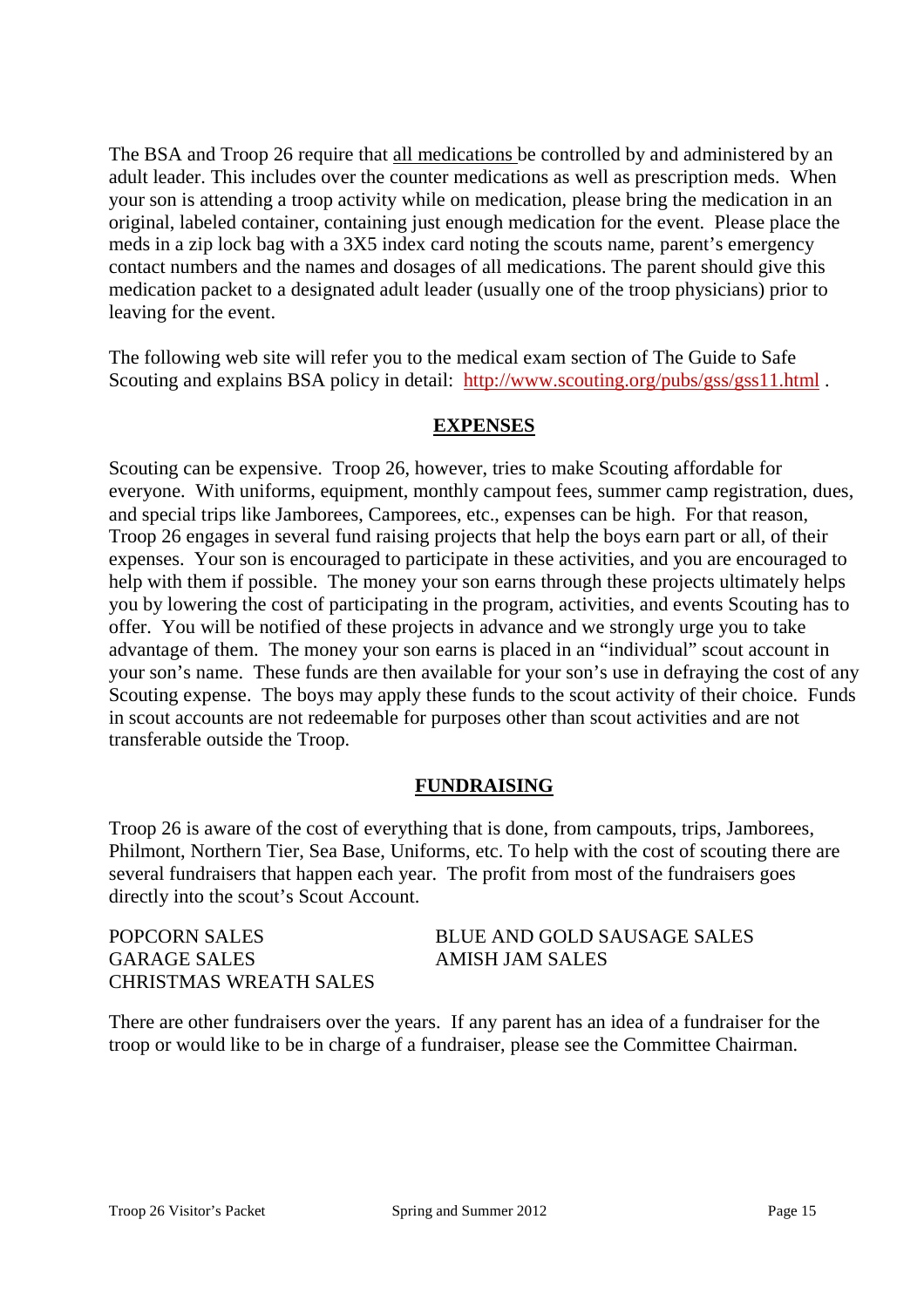### **TROOP 26 CAMPING, TRIPS AND JAMOBOREE**

#### **CAMPOUTS**

Boy Scouting is designed to take place outdoors. It is in the outdoors that scouts share responsibilities and learn to live with each other. It is here that the skills and activities learned and practiced at the Troop meetings come alive with purpose. It is here that a Scout gains confidence in himself and develops an appreciation for the world around us.

To foster these ideals, Troop campouts are held monthly and the dates are usually set in advance. We try to have the exact dates announced six months prior to the event, but sometimes things come up that cause us to change dates. There is no way to keep this from being inconvenient, but we do try to keep changes to a minimum. Parents are expected to occasionally provide transportation for their son's patrol to and from campouts. We traditionally meet at the church at 6:00 p.m. on the Friday night of the campout. We leave the church at 6:30 p.m. Maps are provided. We break camp on Sunday morning at approximately 10:00 a.m. and are back at the church by approximately 11:00 a.m. Scouts are expected to do their share of clean-up, tent folding, dish washing, and chapel, before the Troop is dismissed from the campout. Parents providing transportation from the campout should try to arrive at the camp site no later than 9:30 a.m. so they can load gear and scouts and be ready to depart for home at 10:00 a.m. Parents picking up their scouts at the church should plan to be at the church no later than 11:00 a.m. Most campouts are within a one hour drive of Tulsa. In fairness to everyone, including the adult leaders transporting your scout to and from a campout, it is essential that you, as a parent, be prompt in picking up your scout after the campout.

Troop 26 expects all scouts to wear the full Class A uniform to and from campouts. Troop 26 discourages scouts from bringing special items, antiques, heirlooms, and that sort of thing on a campout. *"Bill, I lost the knife my great, great grandfather gave me . . . what am I gonna do???"* Bill's answer . . . *"Don't bring it on the campout in the first place."* General rule, don't bring anything on the campout that can't be easily replaced. Mark everything with your son's name. If your son wears glasses, plan on them being broken. It doesn't happen often, but when it does, it pays to have an extra set. The same applies to contact lenses. When you lose a contact lens on a campout, **it's gone.** Prepare for that. There are some things that Troop 26 prohibits on campouts. We use saws. We never allow hatchets or axes. Sheath knives are also not allowed. A small pocketknife will handle anything your son ever needs to do. There are several other things that are prohibited on campouts. Please consult the Troop Rules of Conduct section for specifics.

The Scout Motto is *"Be Prepared."* This Motto is never truer than in the camping program. It is essential that your Scout be properly prepared for camping. Please consult with our troop leaders as well as the Boy Scout Handbook for a suggested list of equipment that will promote an enjoyable camping experience.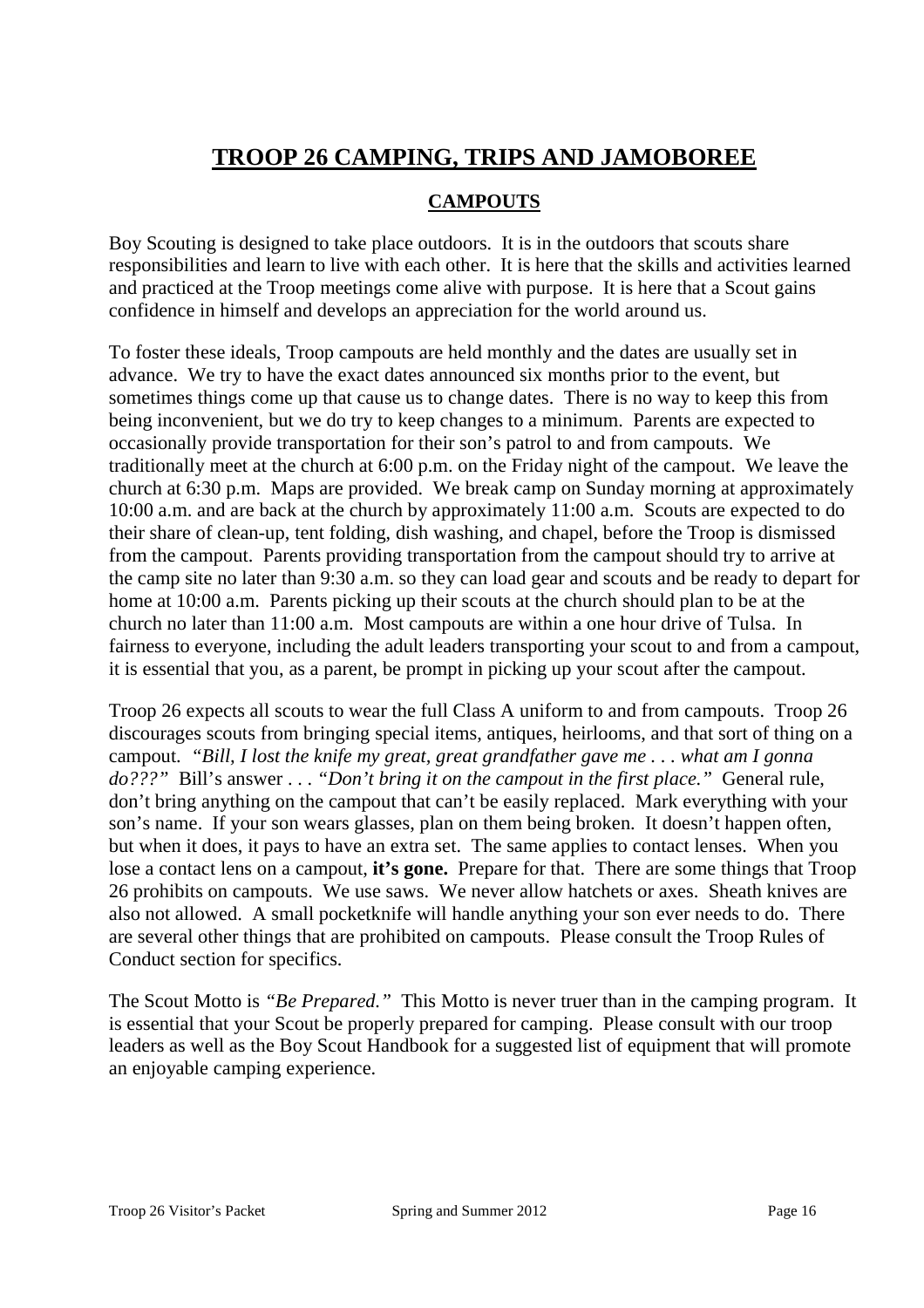To conclude this section on campouts, we want to make it clear that camping and the outdoor program are essential components to the Eagle Scout Award. It is difficult to achieve this honor if you don't participate in the camping program. It counts towards active service.

#### **ANNUAL CANOE TRIP**

The Troop conducts an Illinois River canoe trip each year. Since the canoe trip is an immediate safety concern for the Troop leaders, extra adult participation is not only requested, but almost necessary. Attendance by dads is solicited. It should be mentioned at this point, however, that any dad who participates is subject to all the same rules and regulations that apply to Troop leaders. In over 42 years as a Scoutmaster, Bill has only had to send one adult home. It was from a canoe trip and it was for an ice chest full of beer. A scout function has a higher set of expectations and dads are expected to honor those.

#### **SUMMER CAMP**

Troop 26 has attended summer camp every summer since forever. The Troop differs, however, from many other troops in that we don't go to the same summer camp over and over and over. In the last 30 years, we have attended Camp Garland near Locust Grove, Camp Tom Hale near Talihina, Camp Will Rogers near Cleveland, Camp George W. Pirtle near Tyler, Texas, Camp Quivera near Sedan, Kansas, Camp Ben Delatour near Red Feather Lake, Colorado, Camp Frank Rand in New Mexico, in 2003 the troop went to Camp Gorsuch near Anchorage, Alaska, and in 2011 Camp Alexander in Colorado.

### **NATIONAL JAMBOREE TRADITION**

The National Jamboree is a worldwide gathering of Boy Scouts that is conducted every four years at Fort A.P. Hill, Virginia. Troop 26 attended its first National Jamboree in 1973. We have also attended the Jamborees held in 1981, 1985, 1989, 1993, 1997, 2001, 2005 and 2010. Transportation and sightseeing are always a part of the trip and, as a result, increase the length of the trip by a few days before and after the actual Jamboree. The trip will be expensive, but the Troop will have many money making activities that will significantly reduce the cost per boy. It is one of the most memorable events in a Scout's career. Troop 26 is committed to the 2013 Jamboree, the first one held at "The Summit", the new Boy Scout Jamboree site and High Adventure base in West Virginia.

#### **THE TROOP 26 PLEDGE PROGRAM**

At every Jamboree attended by Troop 26 with the exception of the very first the troop went to in 1973, the troop has conducted a special pledge program. In this pledge ceremony, each individual scout is asked to make a promise to himself to graduate, from High School and earn the Eagle Scout Award. The success rate for these programs is phenomenal. They have been held on the field at Gettysburg, at the Statue of Liberty, at Fort McHenry, at the Jefferson Memorial, at the Roosevelt Memorial, at Arlington Cemetery, and near the Twin Towers Memorial in New York. All the ceremonies have been written by the Scoutmaster and have provided some of the most lasting memories of our Jamboree trips.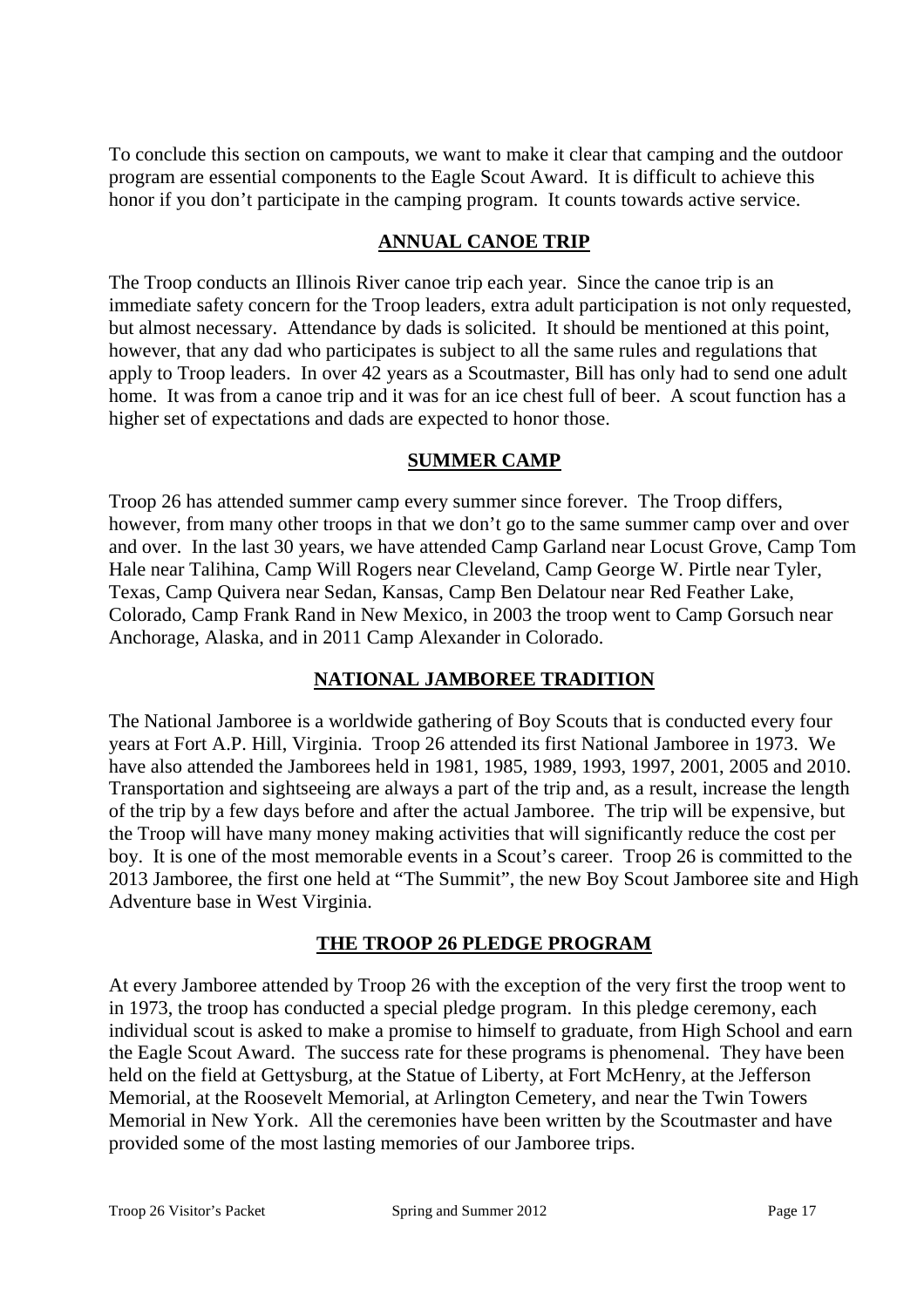### **TROOP 26 ORGANIZATION**

**Chartering Organization –** Troop 26 is chartered to the Lutheran Church of the Good Shepherd, Tulsa, Oklahoma. It provides us with a place to meet and a place in which to store most of our equipment. The church is represented by our Chartered Organization Representative; Bud Kunze is a member of the church and a registered Scouter in Troop 26.

**Troop Committee –** The Troop Committee is charged with making sure a high quality Scouting program is provided by the Troop. It is made up of parents of boys in the Troop and/or other interested adults. It is one of the Troop's greatest assets. Many of our committee members are parents of scouts who have already received from the Scouting movement the ideals and leadership tools necessary to face today's demanding society. These moms and dads think so much of Troop 26 that they devote many hours to help the current scouts advance and develop. They know first hand the many benefits their sons have received from Scouting and the exceptional program provided by Troop 26. The Troop Committee is led by the Troop Committee Chairman, Ted Dubie. All adults and parents are welcome at Troop committee meetings. They begin at 7:00 p.m., and are normally held on the forth Thursday of each month at Kirk of the Hills Church on 61<sup>st</sup> Street between Harvard and Yale.

**Adult Troop Leaders –** The adult leadership of Troop 26 consists of the Scoutmaster and many Assistant Scoutmasters that report to the Scoutmaster. While the emphasis of Troop planning is placed on the boys, the adult leadership plays a very important role in Boy Scouting. Adults provide opportunity, advice, supervision, and guidance to the scouts. Probably the most difficult part of being an adult leader is allowing the boys to lead. Often this includes allowing them to make mistakes in a controlled environment. The vast majority of our adult leaders have completed Boy Scout Leader Training, and many have completed Wood Badge Training, the highest level of training a Scouter can obtain. Though training involves a significant time commitment, the leaders of Troop 26 believe your boys deserve the best program available. We strive to provide it for them.

**Senior Patrol Leader (SPL) -** Troop 26 is a boy-led troop. Meetings, campouts, and other troop activities are directed by boy leaders within the Troop. Aside from the guidance and oversight provided by adult leaders, the day-to-day operation of the Troop is done by the scouts. The Troop is under the direction of a Senior Patrol Leader and his staff. The SPL is elected by the scouts every six months. Elections are normally held in February and August each year. Once elected, the SPL appoints his Assistant Senior Patrol Leader and staff. The SPL reports to the Scoutmaster.

**Assistant Senior Patrol Leader (ASL) –** The Assistant Senior Patrol Leader assists the Senior Patrol Leader in conducting meetings, and acts as the Senior Patrol Leader in the absence of the Senior Patrol Leader.